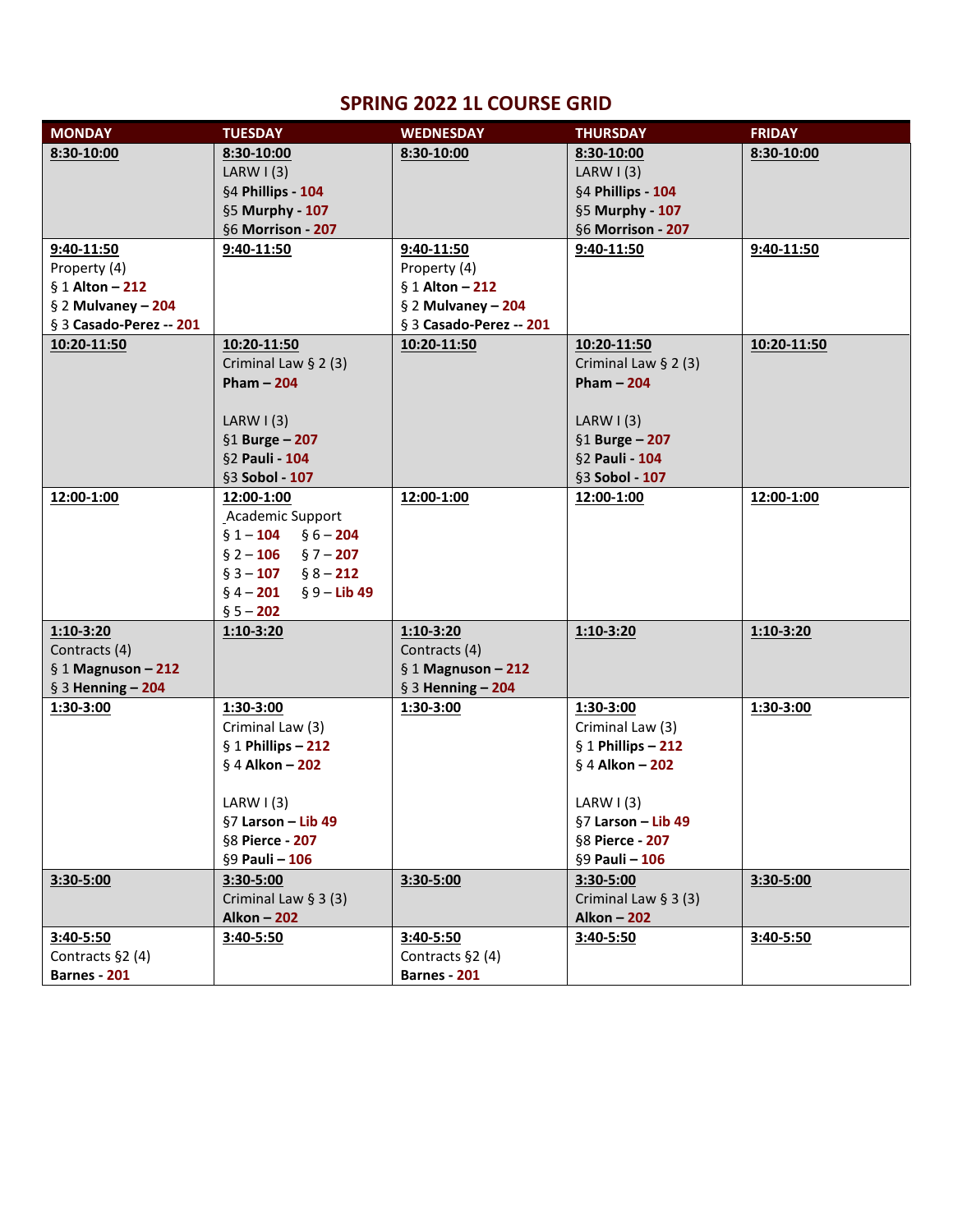**Professional Identity (.5) –** *Professional Identity is a condensed course. A student cannot miss more than 1 class without being administratively withdrawn.*

| §1    | <b>Short</b> | T 9:00 a.m.-10:00 a.m. (meets on 1/18, 1/25, 2/8, 3/8, 3/22) (Rm 204); |
|-------|--------------|------------------------------------------------------------------------|
|       |              | R 12:00 p.m.-1:00 p.m. (meets on 2/17) (201, 202, 204, 212)            |
| $\S2$ | <b>Short</b> | W 8:30 a.m.-9:30 a.m. (meets on 1/19, 1/26, 2/9, 3/9, 3/23) (Rm 204);  |
|       |              | W 12:00 p.m.-1:00 p.m. (meets on 2/16) (104, 106, 107, Lib 49)         |
| §3    | <b>Short</b> | R 9:00 a.m. $-$ 10:00 a.m. (meets on 1/20) (Rm 204)                    |
|       |              | M 8:30 a.m.-9:30 a.m. (meets on 1/24, 2/7, 3/7, 3/21) (Rm 201);        |
|       |              | R 12:00 p.m.-1:00 p.m. (meets on 2/17) (104, 106, 107, Lib 49))        |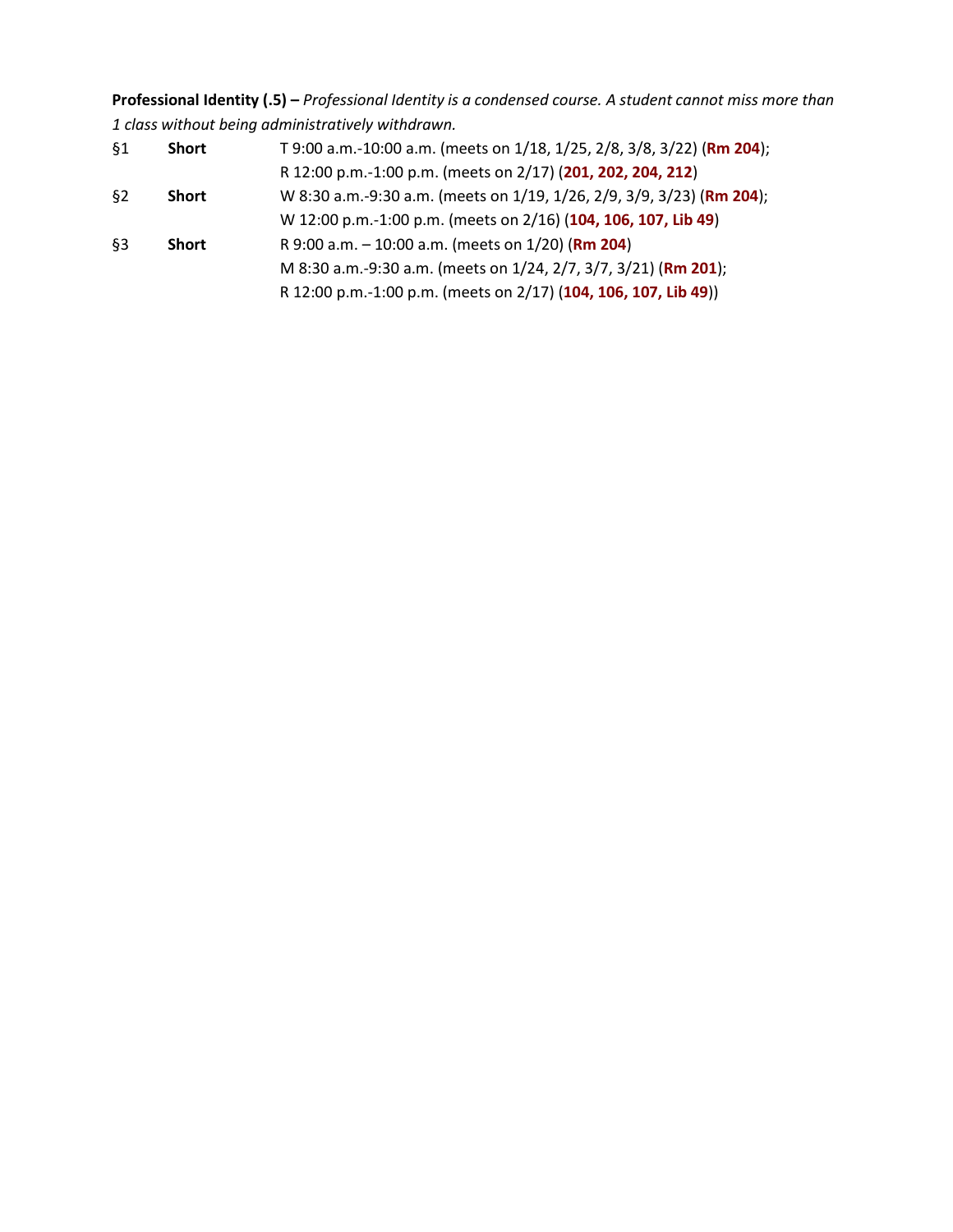## **SPRING 2022 UPPER LEVEL COURSE GRID**

| <b>MONDAY</b>          | <b>TUESDAY</b>                   | <b>WEDNESDAY</b>         | <b>THURSDAY</b>                  | <b>FRIDAY</b>         |
|------------------------|----------------------------------|--------------------------|----------------------------------|-----------------------|
| 8:30-10:00             | 8:30-10:00                       | 8:30-10:00               | 8:30-10:00                       | 8:30-10:00            |
| First Amendment (3)    | Criminal Procedure (3)           | First Amendment (3)      | Criminal Procedure (3)           |                       |
| Bloch-Wehba-202        | Seymore-212                      | Bloch-Wehba - 202        | Seymore-212                      |                       |
|                        |                                  |                          |                                  |                       |
| Mergers and            | Texas Land Titles (3)            | Mergers and              | Texas Land Titles (3)            |                       |
| Acquisitions (3)       | <b>Alton - 202</b>               | Acquisitions (3)         | <b>Alton - 202</b>               |                       |
| Magnuson-107           |                                  | Magnuson-107             |                                  |                       |
|                        | Wills & Estates (3)              |                          | Wills & Estates (3)              |                       |
|                        | $Helge - 201$                    |                          | $Helge - 201$                    |                       |
| 9:40-11:50             | 9:40-11:50                       | 9:40-11:50               | 9:40-11:50                       | 9:40-11:50            |
| Private International  | Jurisprudence Seminar            | ADR in the Workplace     | The Information Society          | <b>Advanced Legal</b> |
| Law Seminar (2)        | (2)                              | Seminar (2)              | Seminar (2)                      | Research (2)          |
| Henning - Lib 49       | Larson - Lib 49                  | $Green - 106$            | Holland - Lib 49                 | Goodman - Lib 49      |
| 10:20-11:50            | 10:20-11:50                      | 10:20-11:50              | 10:20-11:50                      | 10:20-11:50           |
| Bankruptcy (3)         | <b>Business Associations (3)</b> | Bankruptcy (3)           | <b>Business Associations (3)</b> |                       |
| Barnes $-202$          | Alexander-201                    | Barnes $-202$            | Alexander-201                    |                       |
|                        |                                  |                          |                                  |                       |
| Federal Income Tax (3) | <b>Criminal Procedure Trial</b>  | Federal Income Tax (3)   | <b>Criminal Procedure Trial</b>  |                       |
| Byrnes $-107$          | Rights (3)                       | Byrnes $-107$            | Rights (3)                       |                       |
|                        | Del Carmen - 106                 |                          | Del Carmen - 106                 |                       |
| International          |                                  | International Investment |                                  |                       |
| Investment Law (3)     | Health Law (3)                   | Law $(3)$                | Health Law (3)                   |                       |
| Garcia-Sanchez - 104   | <b>Maher-202</b>                 | Garcia-Sanchez - 104     | <b>Maher-202</b>                 |                       |
| Payment Systems (3)    | Remedies (3)                     | Payment Systems (3)      | Remedies (3)                     |                       |
| Newman-207             | George - 212                     | Newman $-207$            | George - 212                     |                       |
|                        |                                  |                          |                                  |                       |
|                        | <b>Texas Criminal Procedure</b>  |                          | <b>Texas Criminal</b>            |                       |
|                        | (3)                              |                          | Procedure (3)                    |                       |
|                        | Bellows $-216$                   |                          | Bellows $-216$                   |                       |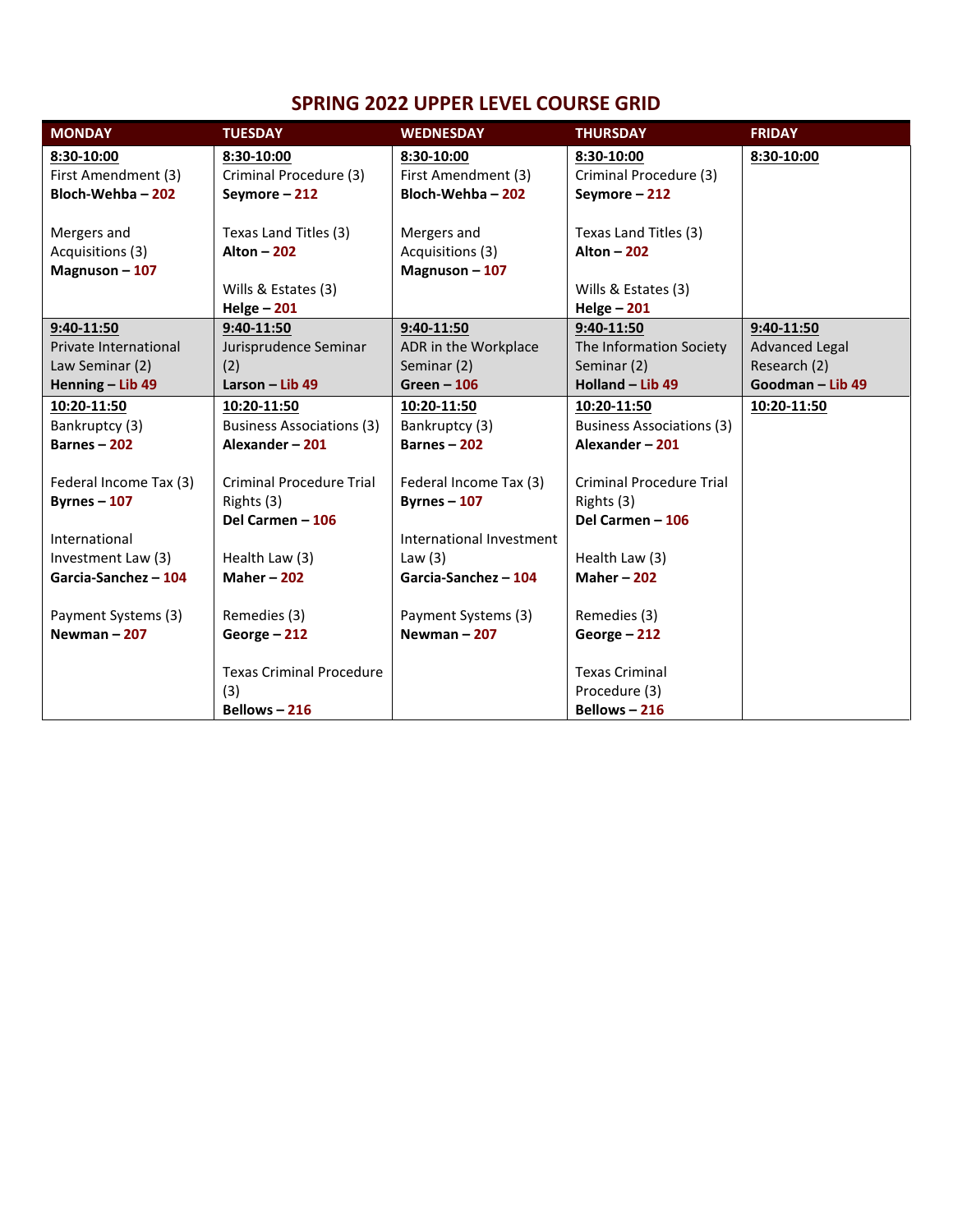| <b>MONDAY</b><br><b>TUESDAY</b> |                           | <b>WEDNESDAY</b>           | <b>THURSDAY</b>           | <b>FRIDAY</b> |
|---------------------------------|---------------------------|----------------------------|---------------------------|---------------|
| $1:10-3:20$<br>$1:10-3:20$      |                           | $1:10-3:20$                | $1:10-3:20$               | $1:10-3:20$   |
| Antitrust (2)                   |                           | Constitutional Law (4)     |                           |               |
| Gordon $-106$                   |                           | Bloch-Wehba-202            |                           |               |
|                                 |                           |                            |                           |               |
| Constitutional Law (4)          |                           | Evidence (4)               |                           |               |
| Bloch-Wehba-202                 |                           | Seymore-201                |                           |               |
| Digital Copyright (2)           |                           | International Intellectual |                           |               |
| $Yu - 104$                      |                           | Property (2)               |                           |               |
|                                 |                           | $Yu - 104$                 |                           |               |
| Evidence (4)                    |                           |                            |                           |               |
| Seymore-201                     |                           | Race and the Law           |                           |               |
|                                 |                           | Seminar (2)                |                           |               |
| Leadership and                  |                           | <b>Ayres - 207</b>         |                           |               |
| <b>Interpersonal Dynamics</b>   |                           |                            |                           |               |
| (2)                             |                           |                            |                           |               |
| Short $-207$                    |                           |                            |                           |               |
| 1:20-2:50<br>1:20-2:50          |                           | $1:20-2:50$                | $1:20-2:50$               | $1:20-2:50$   |
| Oil and Gas (3)                 |                           | Oil and Gas (3)            |                           |               |
| Sullivan $-107$                 |                           | Sullivan $-107$            |                           |               |
| 1:30-3:00<br>1:30-3:00          |                           | 1:30-3:00                  | 1:30-3:00                 | 1:30-3:00     |
|                                 | <b>Communications Law</b> |                            | <b>Communications Law</b> |               |
|                                 | Holland $-104$            |                            | Holland $-104$            |               |
|                                 |                           |                            |                           |               |
|                                 | Employment Law (3)        |                            | Employment Law (3)        |               |
|                                 | Morrison $-107$           |                            | Morrison $-107$           |               |
|                                 |                           |                            |                           |               |
|                                 | Preparing for the Bar     |                            | Preparing for the Bar     |               |
| Exam $§ 1(3)$                   |                           |                            | Exam $§ 1(3)$             |               |
|                                 | Murphy & Deutsch-204      |                            | Murphy & Deutsch-204      |               |
| Professional                    |                           |                            | Professional              |               |
|                                 | Responsibility (3)        |                            | Responsibility (3)        |               |
| Markovic-201                    |                           |                            | Markovic-201              |               |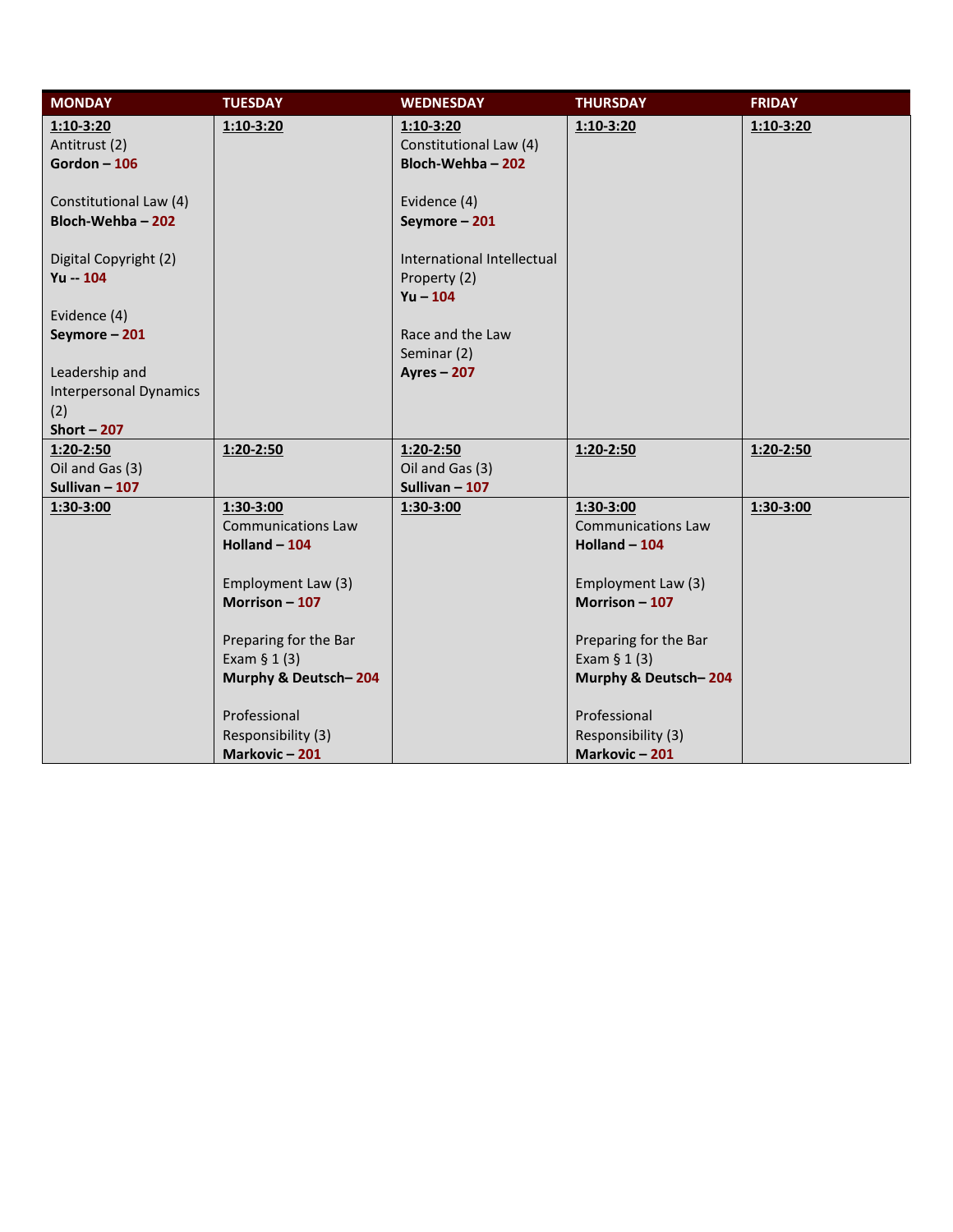| <b>MONDAY</b>                     | <b>TUESDAY</b>                  | <b>WEDNESDAY</b>                  | <b>THURSDAY</b>            | <b>FRIDAY</b> |
|-----------------------------------|---------------------------------|-----------------------------------|----------------------------|---------------|
| $3:00 - 5:10$                     | $3:00 - 5:10$                   | $3:00 - 5:10$                     | $3:00 - 5:10$              | 3:00-5:10     |
| <b>International Water Law</b>    |                                 |                                   |                            |               |
| Seminar (2)                       |                                 |                                   |                            |               |
| Eckstein - Lib 49                 |                                 |                                   |                            |               |
| 3:40-4:40                         | 3:40-4:40                       | 3:40-4:40                         | 3:40-4:40                  | 3:40-4:40     |
|                                   |                                 | Guardianship Practicum            |                            |               |
|                                   |                                 | (1)                               |                            |               |
|                                   |                                 | Fields $-202$                     |                            |               |
| $3:40-5:10$                       | $3:40 - 5:10$                   | $3:40-5:10$                       | $3:40-5:10$                | 3:40-5:10     |
| Immigrant Rights Clinic           | Cannabis Law, Policy &          | Externship $§$ 2 (2-4)            | Cannabis Law, Policy &     |               |
| (4-6) Marouf - Clinic 41          | Business (3)                    | <b>Becker - 104</b>               | Business (3)               |               |
|                                   | Snyder - 204                    |                                   | Snyder - 204               |               |
| Labor Law (3)                     |                                 | Immigrant Rights Clinic           |                            |               |
| $Green - 106$                     | Conflict of Laws (3)            | (4-6) Marouf - Clinic 41          | Conflict of Laws (3)       |               |
|                                   | George - 201                    |                                   | George - 201               |               |
| Securities Regulation (3)         | Externship $§ 1 (2-4)$          | Labor Law (3)                     | Externship $§$ 4 (2-4)     |               |
| Newman $-207$                     | <b>Becker - 104</b>             | Green $-106$                      | (In-house Placements)      |               |
| Tax Dispute Resolution            |                                 | Securities Regulation (3)         | Woodcock - 104             |               |
| Clinic (4-6) Probasco             | Family & Veterans               | Newman $-207$                     |                            |               |
| <b>Clinic 39</b>                  | Advocacy Clinic (4-6)           |                                   | Family & Veterans          |               |
|                                   | Rowden - Clinic 40              | Tax Dispute Resolution            | Advocacy Clinic (4-6)      |               |
| <b>Texas Trials &amp; Appeals</b> |                                 | Clinic (4-6) Probasco             | Rowden - Clinic 40         |               |
| (3)                               | Patent Law (3)                  | <b>Clinic 39</b>                  |                            |               |
| Sudderth & Pittman-               | Vishnubhakat - 212              |                                   | Patent Law (3)             |               |
| 107                               |                                 | <b>Texas Trials &amp; Appeals</b> | Vishnubhakat - 212         |               |
|                                   | Trademark & Copyright           | (3)                               |                            |               |
|                                   | Clinic (4-6)                    | Sudderth & Pittman-               | Trademark & Copyright      |               |
|                                   | <b>Slattery - Clinic 41</b>     | 107                               | Clinic (4-6)               |               |
|                                   |                                 |                                   | Slattery - Clinic 41       |               |
| 3:40-5:50                         | 3:40-5:50                       | 3:40-5:50                         | $3:40-5:50$                | 3:40-5:50     |
| Advanced Torts (2)                | Environmental and               | Community Dev. &                  | <b>Electronic Payments</b> |               |
| <b>Zadeh - 204</b>                | <b>Natural Resources Clinic</b> | Entrepreneurship Clinic           | <b>Burge - 106</b>         |               |
|                                   | (3)                             | $(4-6)$ Stoner - Clinic 40        |                            |               |
| Art Law $(2)$<br>Slattery - 202   | Eckstein & Thornton -<br>207    | International Energy and          |                            |               |
|                                   |                                 | <b>Natural Resources</b>          |                            |               |
| Probate & Estate                  | Trusts & Fiduciary              | Dispute Resolution (2)            |                            |               |
| Planning Clinic (4)               | Responsibility (2)              | Garcia-Sanchez - 212              |                            |               |
| <b>Bell - Clinic 40</b>           | <b>Heath - 107</b>              |                                   |                            |               |
|                                   |                                 | LARW III: Family Law              |                            |               |
|                                   |                                 | Drafting (2)                      |                            |               |
|                                   |                                 | Hall-Janicek - Lib 49             |                            |               |
|                                   |                                 |                                   |                            |               |
| 3:45-7:00                         | 3:45-7:00                       | 3:45-7:00                         | 3:45-7:00                  | 3:45-7:00     |
|                                   |                                 | Mediation (3)                     |                            |               |
|                                   |                                 | Washington & Welsh -              |                            |               |
|                                   |                                 | 204                               |                            |               |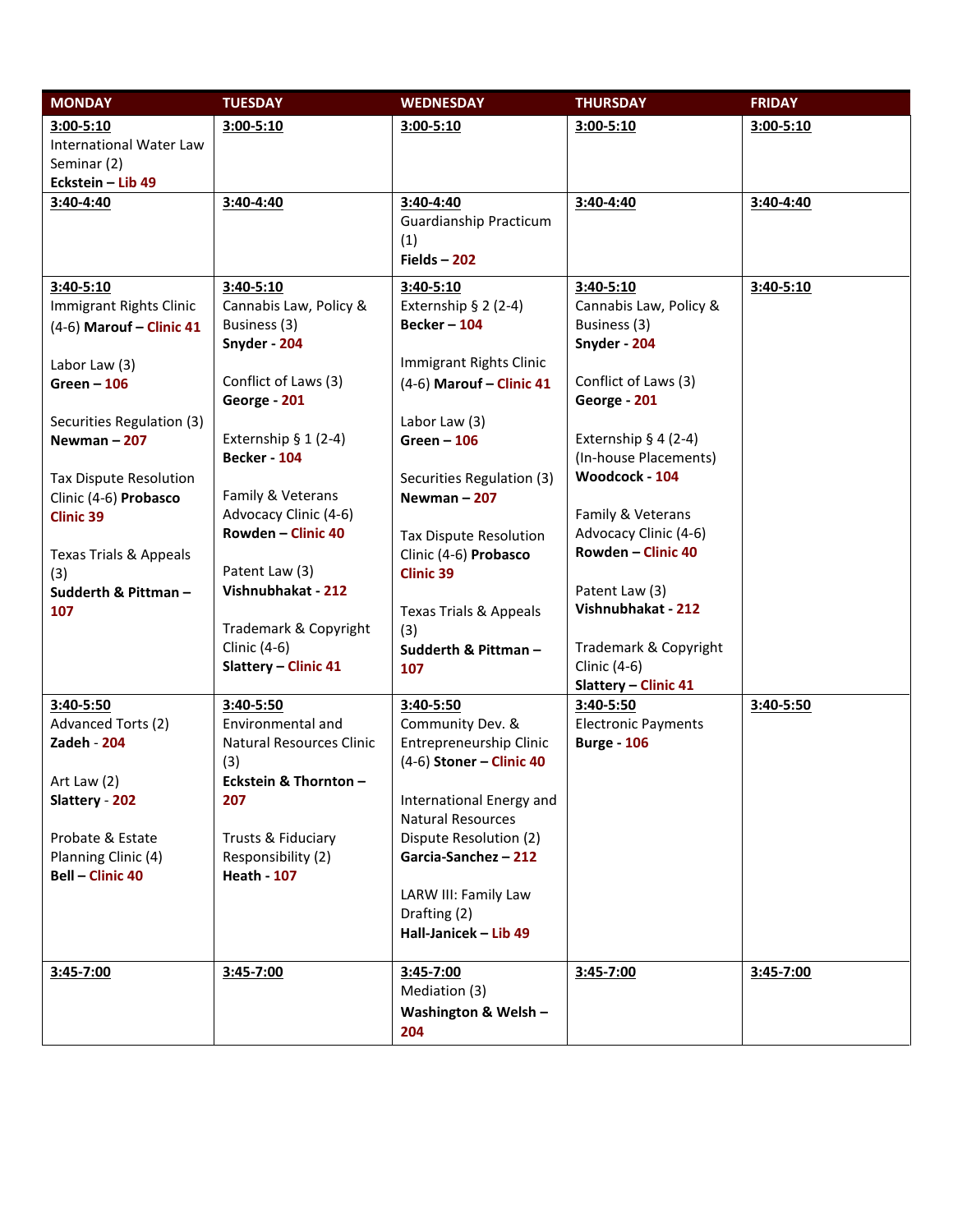| <b>MONDAY</b>                                                                                                                                                                                                                                                                                          | <b>TUESDAY</b>                                                                                                          | <b>WEDNESDAY</b>                                                                                                                            | <b>THURSDAY</b>                                                                                                               | <b>FRIDAY</b> |
|--------------------------------------------------------------------------------------------------------------------------------------------------------------------------------------------------------------------------------------------------------------------------------------------------------|-------------------------------------------------------------------------------------------------------------------------|---------------------------------------------------------------------------------------------------------------------------------------------|-------------------------------------------------------------------------------------------------------------------------------|---------------|
| 5:30-7:00                                                                                                                                                                                                                                                                                              | 5:30-7:00<br>Externship $§ 3 (2-4)$<br>(Criminal Law<br>Placements)<br>Cofer & Solomon<br>104                           | 5:30-7:00                                                                                                                                   | 5:30-7:00                                                                                                                     | 5:30-7:00     |
| 5:30-8:45                                                                                                                                                                                                                                                                                              | 5:30-8:45                                                                                                               | 5:30-8:45<br><b>Texas Criminal Law</b><br>Practicum (3)<br>Strickland - 202                                                                 | $5:30-8:45$<br><b>Transnational Legal</b><br>Order Seminar (3)<br>Ku & Morriss - 107                                          | $5:30-8:45$   |
| $6:00 - 8:10$<br><b>LARW III: Contract</b><br>Drafting (2)<br>Kiser $-212$<br>LARW III: Criminal Law<br>Drafting (2)<br>Kaspar-Coker - 104<br>LARW III: Litigation<br>Drafting (2)<br>Spence $-107$<br>Patent Clinic (4-6)<br>Cecil - Lib 49<br><b>Real Estate Transactions</b><br>(2)<br>$Down - 207$ | $6:00 - 8:10$<br>Race and Intellectual<br>Property Seminar (2)<br>Pegues - 106                                          | $6:00 - 8:10$<br>Innocent Project (2)<br><b>Ware - 207</b><br><b>LARW III: Environmental</b><br>Litigation Drafting (2)<br>$Plumbley - 106$ | $6:00 - 8:10$<br>Animal Law (2)<br><b>Feare - 202</b><br>LARW III: Pre-suit Patent<br>Litigation Drafting (2)<br>Bagley - 104 | $6:00 - 8:10$ |
| $6:00-9:15$                                                                                                                                                                                                                                                                                            | $6:00 - 9:15$<br>Education Law (3)<br>Dryden - 204<br>Negotiation Theory and<br>Practice Practicum (3)<br>Reilly $-201$ | $6:00 - 9:15$<br><b>Trial Advocacy Practicum</b><br>(3)<br>Wynn $-107$                                                                      | $6:00-9:15$                                                                                                                   | $6:00-9:15$   |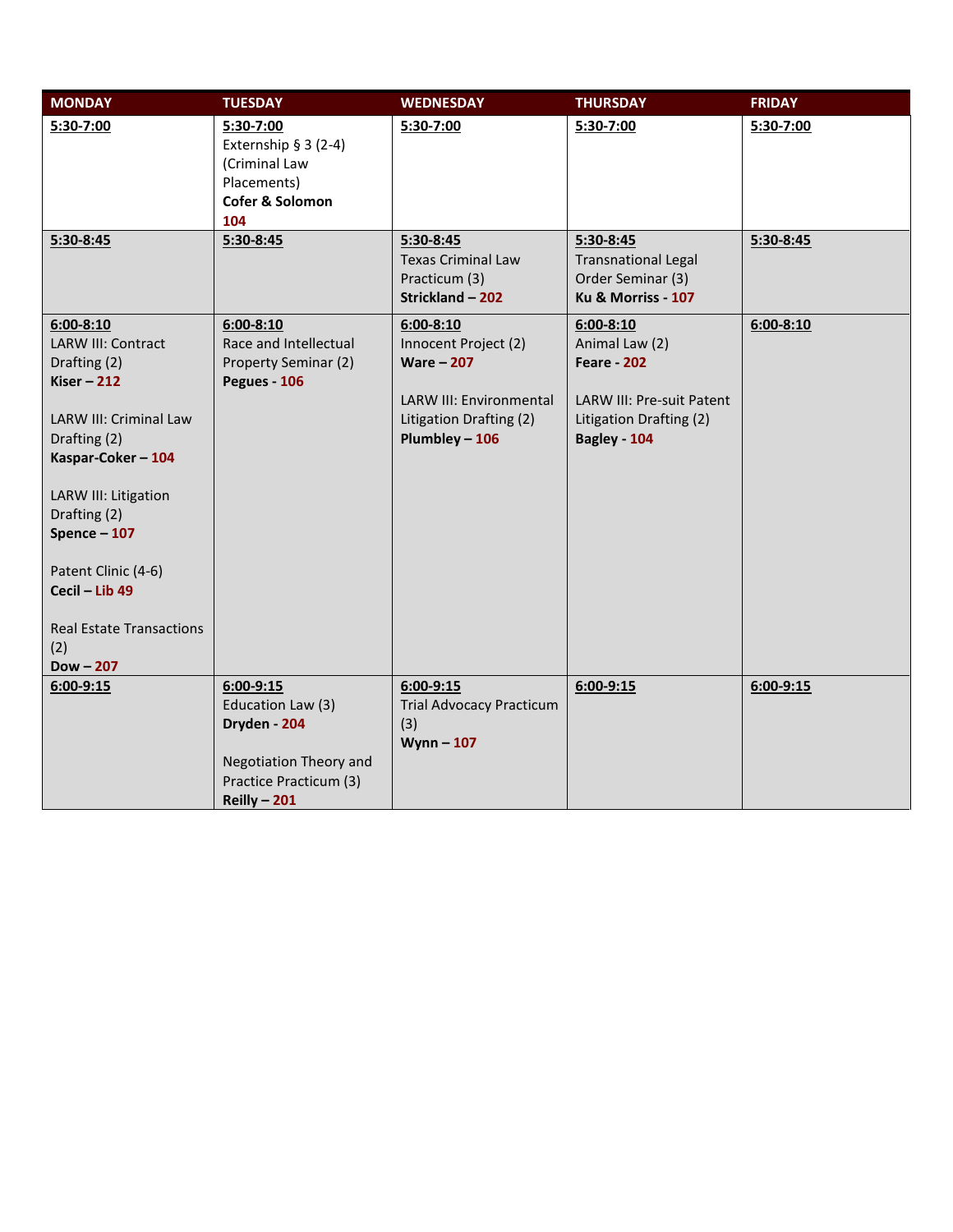## **WINTER 2022 COURSE GRID**

| <b>MONDAY</b>               | <b>TUESDAY</b>               | <b>WEDNESDAY</b>                 | <b>THURSDAY</b>                            | <b>FRIDAY</b>                | <b>SATURDAY</b>          |
|-----------------------------|------------------------------|----------------------------------|--------------------------------------------|------------------------------|--------------------------|
| <b>JAN 10</b>               | <b>JAN 11</b>                | <b>JAN 12</b>                    | <b>JAN 13</b>                              | <b>JAN 14</b>                | <b>JAN 15</b>            |
| 9:00-11:45am                | 9:00-11:45am                 | 9:00-11:45am                     | 9:00-11:45am                               | 9:00-11:45am                 |                          |
| ADR Survey (1)              | ADR Survey (1)               | ADR Survey (1)                   | ADR Survey (1)                             | ADR Survey (1)               |                          |
| Alkon, Garcia-              | Alkon, Garcia-               | Alkon, Garcia-                   | Alkon, Garcia-                             | Alkon, Garcia-               |                          |
| Sanchez, Green,             | Sanchez, Green,              | Sanchez, Green,                  | Sanchez, Green,                            | Sanchez, Green,              |                          |
| Pauli, Reilly,              | Pauli, Reilly,               | Pauli, Reilly,                   | Pauli, Reilly,                             | Pauli, Reilly,               |                          |
| <b>Welsh</b> (Group $A$ ) – | <b>Welsh</b> (Group A) $)$ – | Welsh (Group A) $)$ –            | Welsh (Group A) $)$ –                      | <b>Welsh</b> (Group A) $)$ – |                          |
| 201, 202, 204, 207,         | 201, 202, 204, 207,          | 201, 202, 204, 207,              | 201, 202, 204, 207,                        | 201, 202, 204, 207,          |                          |
| 208, 212                    | 208, 212                     | 208, 212                         | 208, 212                                   | 208, 212                     |                          |
|                             |                              |                                  |                                            |                              |                          |
| Food & Wine Law (1)         | Food & Wine Law (1)          | Food & Wine Law (1)              | Food & Wine Law (1)                        | Food & Wine Law (1)          |                          |
| Calboli-107                 | Calboli-107                  | Calboli-107                      | Calboli-107                                | Calboli - 107                |                          |
| 9:00am-12:00pm              | 9:00am-12:00pm               | 9:00am-12:00pm                   | 9:00am-12:00pm                             | 9:00am-12:00pm               |                          |
| Courthouse                  | Courthouse                   | Courthouse                       | Courthouse                                 | Courthouse                   |                          |
| Perspectives (1)            | Perspectives (1)             | Perspectives (1)                 | Perspectives (1)                           | Perspectives (1)             |                          |
| <b>McCoy</b>                | <b>McCoy</b>                 | <b>McCoy</b>                     | <b>McCoy</b>                               | <b>McCoy</b>                 |                          |
| Off Campus                  | Off Campus                   | <b>Off Campus</b>                | <b>Off Campus</b>                          | Off Campus                   |                          |
|                             |                              |                                  |                                            | Final Exam at 11:00          |                          |
|                             |                              |                                  |                                            | am at the Law                |                          |
|                             |                              |                                  |                                            | School - Lib 49              |                          |
| 9:00am-12:30pm              | 9:00am-12:30pm               | 9:00am-12:30pm                   | 9:00am-12:30pm                             | 9:00am-12:30pm               |                          |
|                             | <b>Business</b>              | <b>Business</b>                  | <b>Business</b>                            | <b>Business</b>              |                          |
|                             | Fundamentals of              | Fundamentals of                  | Fundamentals of                            | Fundamentals of              |                          |
|                             | Insurance (1)                | Insurance (1)                    | Insurance (1)                              | Insurance (1)                |                          |
|                             | Collins - 104                | Collins - 104                    | Collins - 104                              | Collins - 104                |                          |
| 12:00-2:00pm                | 12:00-2:00pm                 | 12:00-2:00pm                     | 12:00-2:00pm                               | 12:00-2:00pm                 | 9:30am-2:00pm            |
| <b>Deposition Skills</b>    | <b>Deposition Skills</b>     | <b>Deposition Skills</b>         | <b>Deposition Skills</b>                   | <b>Deposition Skills</b>     | <b>Deposition Skills</b> |
| Workshop (1)                | Workshop (1)                 | Workshop (1)                     | Workshop (1)                               | Workshop (1)                 | Workshop (1)             |
| <b>Dennie – 107</b>         | <b>Dennie - 107</b>          | <b>Dennie - 107</b>              | <b>Dennie – 107</b>                        | <b>Dennie – 107</b>          | <b>Dennie - 107</b>      |
| 12:00-3:00pm                | 12:00-3:00pm                 | 12:00-3:00pm                     | 12:00-3:00pm                               | 12:00-3:00pm                 |                          |
| Government,                 | Government,                  | Government,                      | Government,                                | Government,                  |                          |
| Ethics & the                | Ethics & the                 | Ethics & the                     | Ethics & the                               | Ethics & the                 |                          |
| Public Sector (1)           | Public Sector (1)            | Public Sector (1)                | Public Sector (1)                          | Public Sector (1)            |                          |
| Rich &                      | Rich &                       | Rich &                           | Rich &                                     | Rich &                       |                          |
| <b>Becker - 106</b>         | Becker – 106                 | Becker – 106                     | Becker – 106                               | Becker – 106                 |                          |
| 1:00-3:45pm                 | 1:00-3:45pm                  | 1:00-3:45pm                      | 1:00-3:45pm                                | 1:00-3:45pm                  |                          |
| ADR Survey (1)              | ADR Survey (1)               | ADR Survey (1)                   | ADR Survey (1)                             | ADR Survey (1)               |                          |
| Alkon, Garcia-              | Alkon, Garcia-               | Alkon, Garcia-                   | Alkon, Garcia-                             | Alkon, Garcia-               |                          |
| Sanchez, Green              | Sanchez, Green               | Sanchez, Green<br>Pauli, Reilly, | Sanchez, Green<br>Pauli, Reilly,           | Sanchez, Green               |                          |
| Pauli, Reilly,              | Pauli, Reilly,               |                                  |                                            | Pauli, Reilly,               |                          |
| <b>Welsh</b> (Group B) $-$  | Welsh (Group B) $-$          | Welsh (Group B) $-$              | Welsh (Group B) $-$<br>201, 202, 204, 207, | Welsh (Group B) $-$          |                          |
| 201, 202, 204, 207,         | 201, 202, 204, 207,          | 201, 202, 204, 207,              |                                            | 201, 202, 204, 207,          |                          |
| 208, 212                    | 208, 212                     | 208, 212                         | 208, 212                                   | 208, 212                     |                          |
| <b>Advanced Legal</b>       | Advanced Legal               | <b>Advanced Legal</b>            | <b>Advanced Legal</b>                      | <b>Advanced Legal</b>        |                          |
| Research                    | Research                     | Research                         | Research                                   | Research                     |                          |
| Bootcamp (1)                | Bootcamp (1)                 | Bootcamp (1)                     | Bootcamp (1)                               | Bootcamp (1)                 |                          |
| Burress,                    | Burress,                     | Burress,                         | Burress,                                   | Burress,                     |                          |
| Goodman, Hall,              | Goodman, Hall,               | Goodman, Hall,                   | Goodman, Hall,                             | Goodman, Hall,               |                          |
| Rowlett - Lib 49            | Rowlett - Lib 49             | Rowlett - Lib 49                 | Rowlett - Lib 49                           | Rowlett - Lib 49             |                          |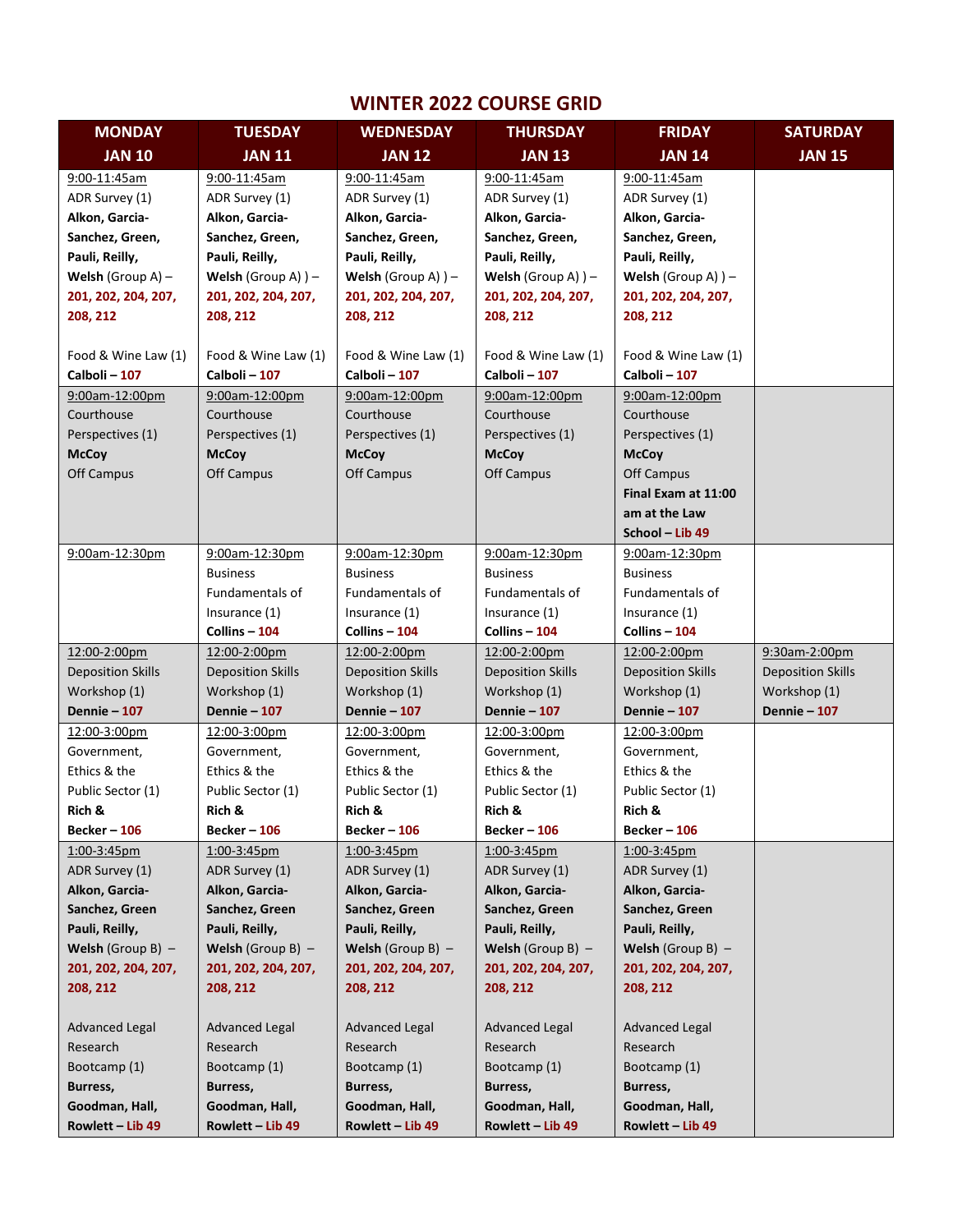| <b>MONDAY</b>       | <b>TUESDAY</b>       | <b>WEDNESDAY</b>    | <b>THURSDAY</b>     | <b>FRIDAY</b>        | <b>SATURDAY</b> |
|---------------------|----------------------|---------------------|---------------------|----------------------|-----------------|
| <b>JAN 10</b>       | <b>JAN 11</b>        | <b>JAN 12</b>       | <b>JAN 13</b>       | <b>JAN 14</b>        | <b>JAN 15</b>   |
| 2:30-5:00pm         | 2:30-5:00pm          | 2:30-5:00pm         | 2:30-5:00pm         | 1:30-5:00pm          |                 |
| Civil Motions       | <b>Civil Motions</b> | Civil Motions       | Civil Motions       | <b>Civil Motions</b> |                 |
| Workshop (1)        | Workshop (1)         | Workshop (1)        | Workshop (1)        | Workshop (1)         |                 |
| Sudderth - TCR      | Sudderth - TCR       | Sudderth – TCR      | Sudderth - TCR      | Sudderth - TCR       |                 |
| $2:30-6:00pm$       | 2:30-6:00pm          | 2:30-6:00pm         | 2:30-6:00pm         |                      |                 |
| Case Evaluation &   | Case Evaluation &    | Case Evaluation &   | Case Evaluation &   |                      |                 |
| Client              | Client               | Client              | Client              |                      |                 |
| Relationships (1)   | Relationships (1)    | Relationships (1)   | Relationships (1)   |                      |                 |
| Zadeh $-107$        | Zadeh $-107$         | Zadeh $-107$        | Zadeh $-107$        |                      |                 |
| 6:00-9:30pm         | 6:00-9:30pm          | 6:00-9:30pm         | 6:00-9:30pm         |                      |                 |
| Electronic Evidence | Electronic Evidence  | Electronic Evidence | Electronic Evidence |                      |                 |
| Workshop (1)        | Workshop (1)         | Workshop (1)        | Workshop (1)        |                      |                 |
| Hall-Janicek - 104  | Hall-Janicek - 104   | Hall-Janicek - 104  | Hall-Janicek - 104  |                      |                 |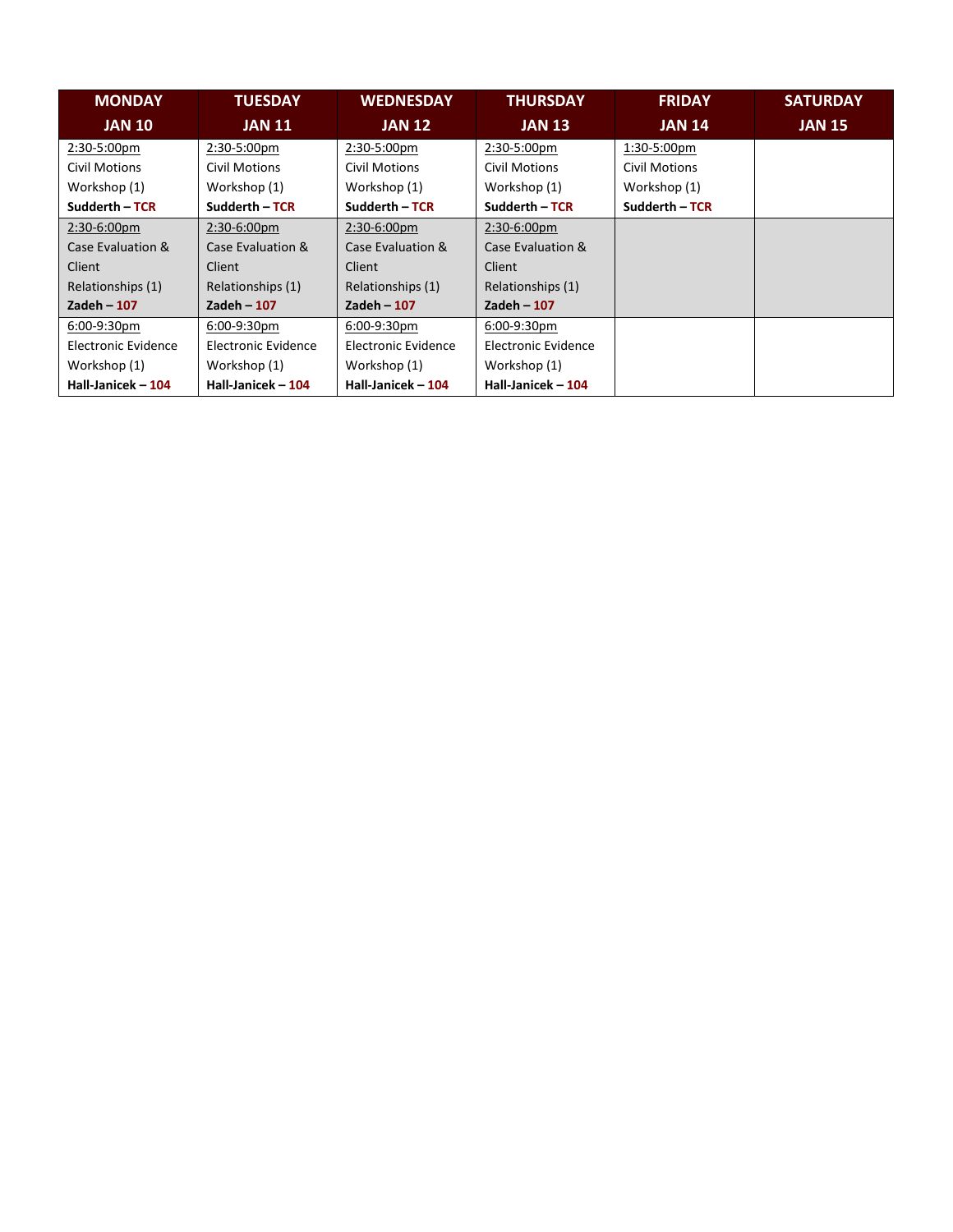## **Spring 2022 Weekend & Condensed Course Grid**

| <b>MONDAY</b>                | <b>TUESDAY</b>                 | <b>WEDNESDAY</b> | <b>THURSDAY</b> | <b>FRIDAY</b>                           | <b>SATURDAY</b>                 | <b>SUNDAY</b>             |
|------------------------------|--------------------------------|------------------|-----------------|-----------------------------------------|---------------------------------|---------------------------|
| Jan. 10                      | Jan. 11                        | Jan. 12          | Jan. 13         | Jan. 14                                 | Jan. 15                         | Jan. 16                   |
|                              |                                |                  |                 |                                         | 9:00am-12:15pm                  | 9:00am-12:15pm            |
|                              |                                |                  |                 |                                         | & 1:15-4:30pm                   | & 1:15-4:30pm             |
|                              |                                |                  |                 |                                         | Intellectual                    | Intellectual              |
|                              |                                |                  |                 |                                         | Property                        | Property                  |
|                              |                                |                  |                 |                                         | Management (3)                  | Management (3)            |
|                              |                                |                  |                 |                                         | Calboli - 201                   | Calboli - 201             |
| Jan. 17<br><b>NO CLASSES</b> | Jan. 18<br><b>FIRST DAY OF</b> | Jan. 19          | Jan. 20         | Jan. 21                                 | <b>Jan. 22</b>                  | Jan. 23<br>9:00am-12:15pm |
|                              | <b>CLASSES</b>                 |                  |                 | 12:00-4:00pm<br><b>Mandatory Clinic</b> | 9:00am-12:15pm<br>& 1:15-4:30pm | & 1:15-4:30pm             |
|                              |                                |                  |                 | <b>Orientation</b>                      | Intellectual                    | Intellectual              |
|                              |                                |                  |                 | All clinic                              | Property                        | Property                  |
|                              |                                |                  |                 | students                                | Management (3)                  | Management (3)            |
|                              |                                |                  |                 | must attend                             | Calboli - 201                   | Calboli - 201             |
|                              |                                |                  |                 | $-208$                                  |                                 |                           |
|                              |                                |                  |                 |                                         | 10:00am-3:00pm                  |                           |
|                              |                                |                  |                 | Mandatory                               | Domestic                        |                           |
|                              |                                |                  |                 | Externship                              | Violence Seminar                |                           |
|                              |                                |                  |                 | <b>Orientation</b>                      | (2)                             |                           |
|                              |                                |                  |                 | <b>Becker - 104</b>                     | Garcia $-107$                   |                           |
| <b>Jan. 24</b>               | <b>Jan. 25</b>                 | <b>Jan. 26</b>   | Jan. 27         | <b>Jan. 28</b>                          | <b>Jan. 29</b>                  | <b>Jan. 30</b>            |
|                              |                                |                  |                 | 9:00am-1:30pm                           | 9:00am-12:15pm                  | 9:00am-12:15pm            |
|                              |                                |                  |                 | Legal Malpractice                       | & 1:15-4:30pm                   | & 1:15-4:30pm             |
|                              |                                |                  |                 | Law $(1)$                               | Intellectual                    | Intellectual              |
|                              |                                |                  |                 | Richmond-212                            | Property                        | Property                  |
|                              |                                |                  |                 |                                         | Management (3)                  | Management (3)            |
|                              |                                |                  |                 | Judicial Clerkship                      | Calboli - 201                   | Calboli - 201             |
|                              |                                |                  |                 | Boot Camp (2)                           |                                 |                           |
|                              |                                |                  |                 | $Rutherford -$                          |                                 |                           |
|                              |                                |                  |                 | 207                                     |                                 |                           |
|                              |                                |                  |                 |                                         |                                 |                           |
|                              |                                |                  |                 | 1:00-4:15pm                             |                                 |                           |
|                              |                                |                  |                 | <b>White Collar</b>                     |                                 |                           |
|                              |                                |                  |                 | Crime (2)                               |                                 |                           |
|                              |                                |                  |                 | Nguyen - 204                            |                                 |                           |
| Jan. 31                      | Feb. 1                         | Feb. 2           | Feb. 3          | Feb. 4<br>12:00-4:30pm                  | Feb. 5<br>10:00am-3:00pm        | Feb. 6                    |
|                              |                                |                  |                 | Judicial Clerkship                      | Domestic                        |                           |
|                              |                                |                  |                 | Boot Camp (2)                           | Violence Seminar                |                           |
|                              |                                |                  |                 | $Rutherford -$                          | Garcia $-107$                   |                           |
|                              |                                |                  |                 | 207                                     |                                 |                           |
|                              |                                |                  |                 |                                         |                                 |                           |
|                              |                                |                  |                 | 1:00-4:15pm                             |                                 |                           |
|                              |                                |                  |                 | White Collar                            |                                 |                           |
|                              |                                |                  |                 | Crime (2)                               |                                 |                           |
|                              |                                |                  |                 | Nguyen-204                              |                                 |                           |
|                              |                                |                  |                 |                                         |                                 |                           |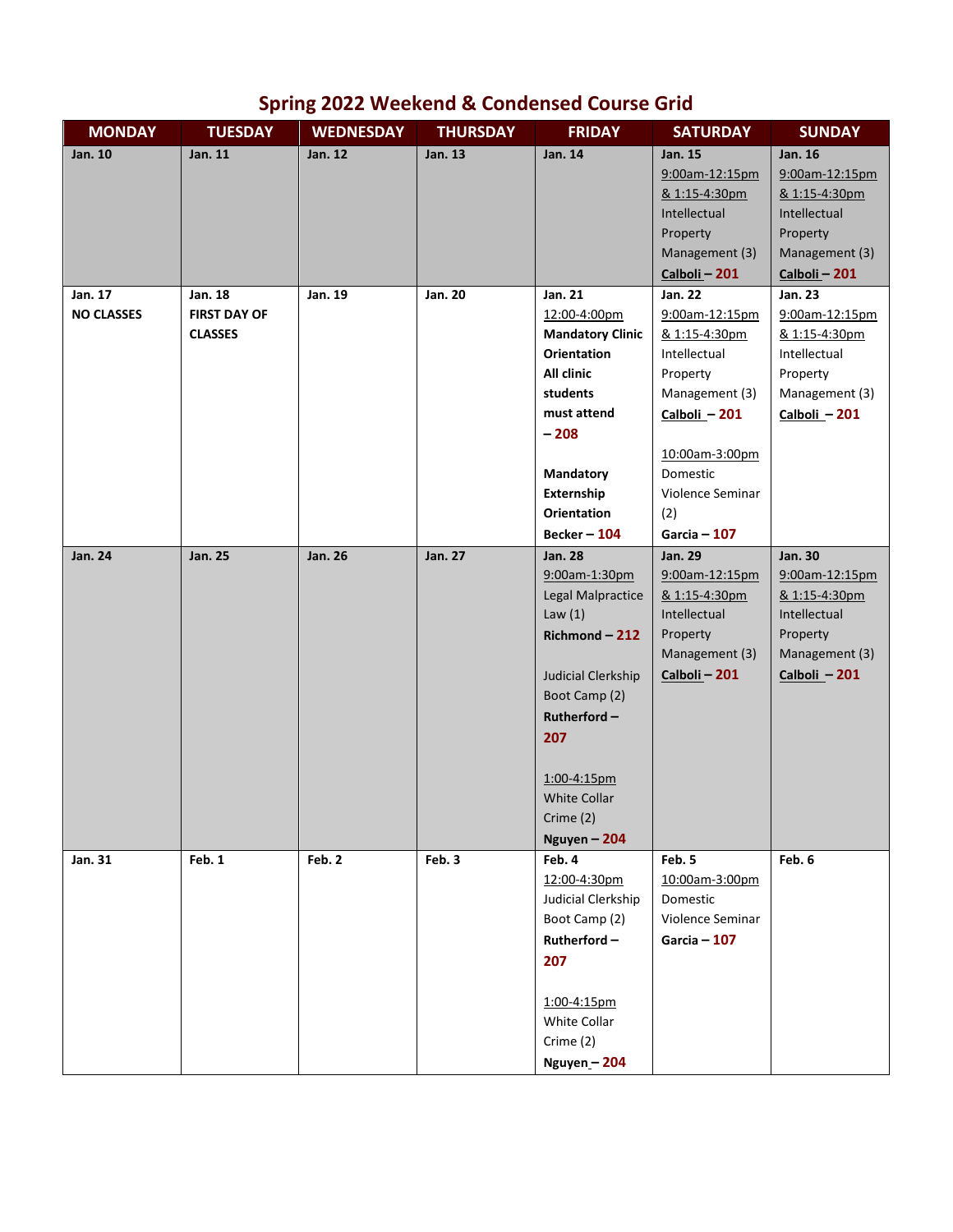| <b>MONDAY</b>  | <b>TUESDAY</b> | <b>WEDNESDAY</b> | <b>THURSDAY</b>                                                       | <b>FRIDAY</b>                                                                                                                                                                                                                 | <b>SATURDAY</b>                                                                                                                                            | <b>SUNDAY</b>                                                                                                |
|----------------|----------------|------------------|-----------------------------------------------------------------------|-------------------------------------------------------------------------------------------------------------------------------------------------------------------------------------------------------------------------------|------------------------------------------------------------------------------------------------------------------------------------------------------------|--------------------------------------------------------------------------------------------------------------|
| Feb. 7         | Feb. 8         | Feb. 9           | <b>Feb. 10</b><br>5:30-6:30pm<br>Externship II (2-4)<br>Becker $-216$ | Feb. 11<br>9:00am-1:30pm<br>Legal Malpractice<br>Law $(1)$<br>$Richard - 212$<br>Judicial Clerkship<br>Boot Camp (2)<br>Rutherford-<br>207                                                                                    | <b>Feb. 12</b><br>9:00am-12:15pm<br>& 1:15-4:30pm<br><b>Online Dispute</b><br>Resolution (1)<br>$Rule - 201$                                               | <b>Feb. 13</b><br>9:00am-12:15pm<br>& 1:15-4:30pm<br><b>Online Dispute</b><br>Resolution (1)<br>$Rule - 201$ |
| Feb. 14        | Feb. 15        | Feb. 16          | Feb. 17                                                               | <b>Feb. 18</b><br>9:00am-1:30pm<br>Legal Malpractice<br>Law $(1)$<br>$Richard - 212$<br>12:00-4:30pm<br>Judicial Clerkship<br>Boot Camp (2)<br>Rutherford-<br>207<br>1:00-4:15pm<br>White Collar<br>Crime (2)<br>Nguyen - 204 | Feb. 19<br>10:00am-3:00pm<br>Domestic<br>Violence Seminar<br>Garcia $-107$                                                                                 | <b>Feb. 20</b>                                                                                               |
| <b>Feb. 21</b> | <b>Feb. 22</b> | <b>Feb. 23</b>   | <b>Feb. 24</b>                                                        | <b>Feb. 25</b><br>1:00-4:15pm<br>White Collar<br>Crime (2)<br>Nguyen - 204                                                                                                                                                    | <b>Feb. 26</b><br>9:00am-1:30pm<br>Judicial Clerkship<br>Boot Camp (2)<br>Rutherford-<br>207                                                               | <b>Feb. 27</b>                                                                                               |
| <b>Feb. 28</b> | Mar. 1         | Mar. 2           | Mar. 3                                                                | Mar. 4<br>1:00-4:15pm<br>White Collar<br>Crime (2)<br>Nguyen - 204                                                                                                                                                            | Mar. 5<br>10:00am-3:00pm<br>Domestic<br>Violence Seminar<br>Garcia $-107$<br>9:00am-1:30pm<br>Judicial Clerkship<br>Boot Camp (2)<br>$Rutherford -$<br>207 | Mar. 6                                                                                                       |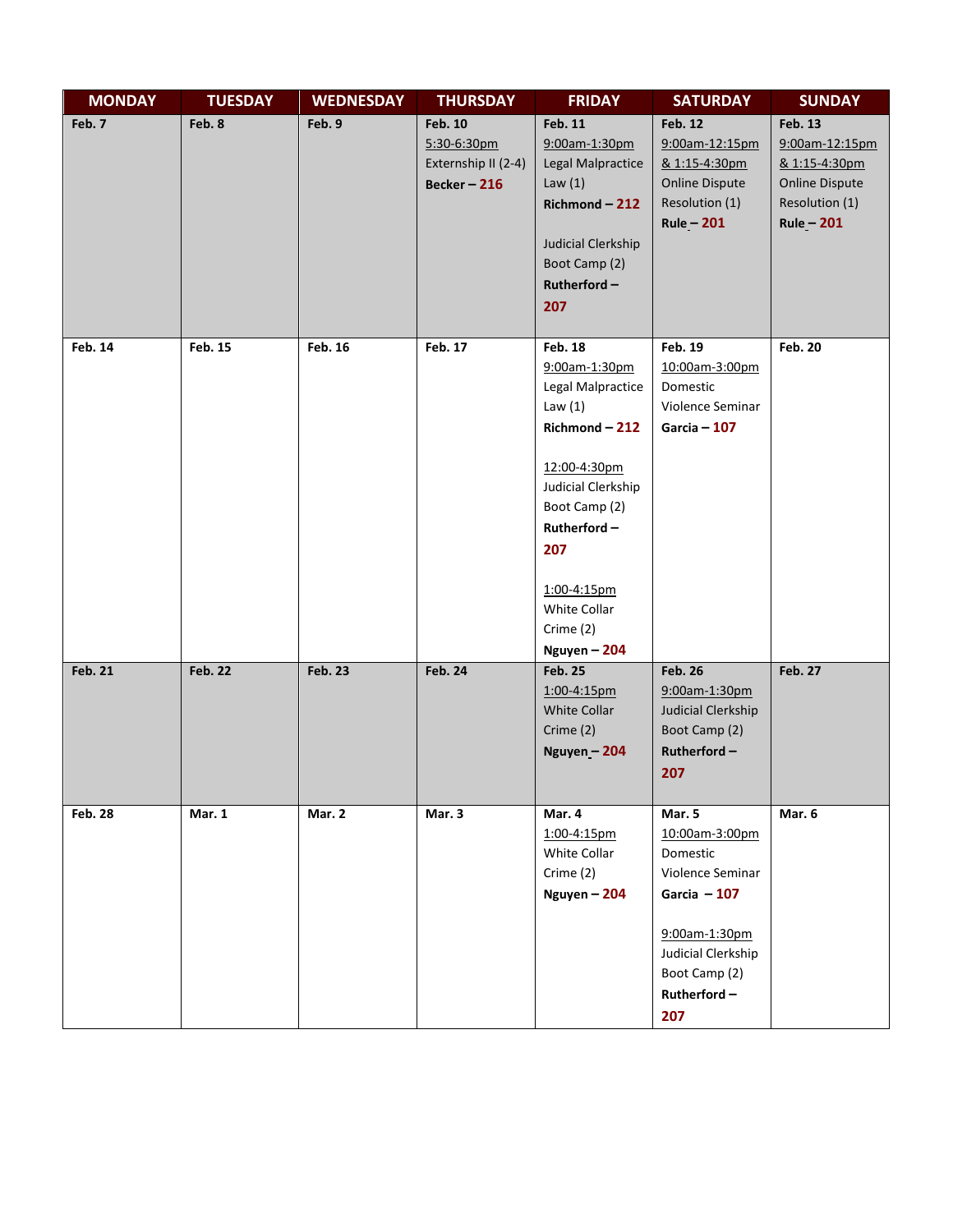| <b>MONDAY</b>       | <b>TUESDAY</b>      | <b>WEDNESDAY</b>    | <b>THURSDAY</b>     | <b>FRIDAY</b>              | <b>SATURDAY</b>            | <b>SUNDAY</b>           |
|---------------------|---------------------|---------------------|---------------------|----------------------------|----------------------------|-------------------------|
| Mar. 7              | Mar. 8              | Mar. 9              | <b>Mar. 10</b>      | <b>Mar. 11</b>             | <b>Mar. 12</b>             | <b>Mar. 13</b>          |
|                     |                     |                     |                     | <b>Field Study</b>         | <b>Field Study</b>         | <b>Field Study</b>      |
|                     |                     |                     |                     | <b>Global Lawyering</b>    | <b>Global Lawyering</b>    | <b>Global Lawyering</b> |
|                     |                     |                     |                     | Course (2)                 | Course (2)                 | Course (2)              |
|                     |                     |                     |                     | - International            | - International            | - International         |
|                     |                     |                     |                     | Maritime                   | <b>Maritime</b>            | Maritime                |
|                     |                     |                     |                     | Industry, Global           | Industry, Global           | Industry, Global        |
|                     |                     |                     |                     | Governance, and            | Governance, and            | Governance, and         |
|                     |                     |                     |                     | <b>World Trade</b>         | <b>World Trade</b>         | <b>World Trade</b>      |
|                     |                     |                     |                     | (Galveston and             | (Galveston and             | (Galveston and          |
|                     |                     |                     |                     | Houston)                   | Houston)                   | Houston)                |
|                     |                     |                     |                     | Ku, Galvao-                | Ku, Galvao-                | Ku, Galvao-             |
|                     |                     |                     |                     | <b>Bomer &amp; Mileski</b> | <b>Bomer &amp; Mileski</b> | Bomer & Mileski         |
| <b>Mar. 14</b>      | <b>Mar. 15</b>      | Mar. 16             | <b>Mar. 17</b>      | <b>Mar. 18</b>             | <b>Mar. 19</b>             | <b>Mar. 20</b>          |
| <b>SPRING BREAK</b> | <b>SPRING BREAK</b> | <b>SPRING BREAK</b> | <b>SPRING BREAK</b> | <b>SPRING BREAK</b>        |                            |                         |
|                     |                     |                     |                     |                            |                            |                         |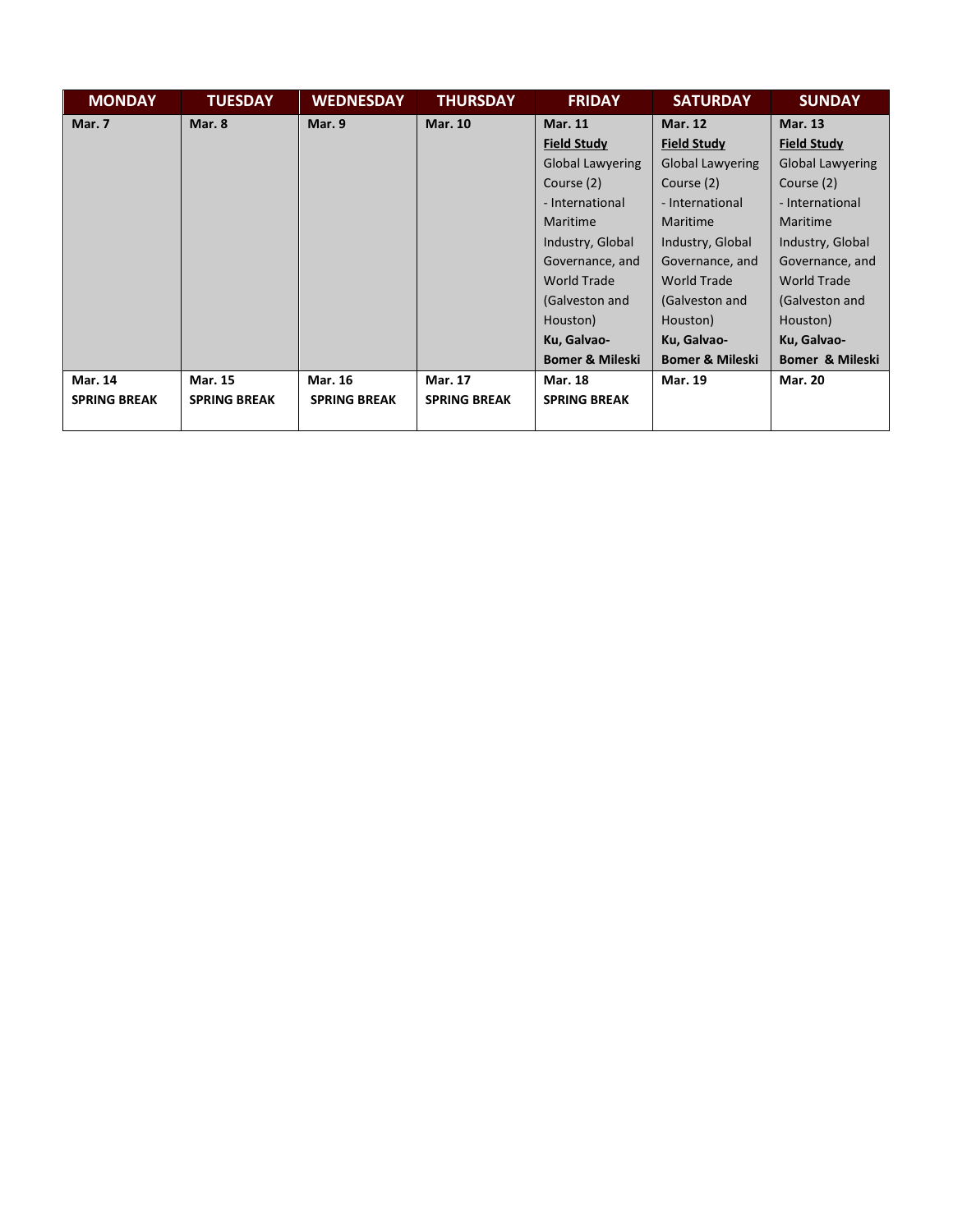| <b>MONDAY</b>  | <b>TUESDAY</b>      | <b>WEDNESDAY</b>           | <b>THURSDAY</b> | <b>FRIDAY</b>               | <b>SATURDAY</b>             | <b>SUNDAY</b>              |
|----------------|---------------------|----------------------------|-----------------|-----------------------------|-----------------------------|----------------------------|
| <b>Mar. 21</b> | <b>Mar. 22</b>      | <b>Mar. 23</b>             | <b>Mar. 24</b>  | <b>Mar. 25</b>              | <b>Mar. 26</b>              | <b>Mar. 27</b>             |
|                | 5:30-6:30pm         | 5:00-8:00pm                |                 | 1:00-4:15pm                 | 9:00am-12:15pm              | <b>TBD</b>                 |
|                | Externship II (2-4) | <b>Global Lawyering</b>    |                 | <b>Global Lawyering</b>     | <b>Global Lawyering</b>     | <b>Global Lawyering</b>    |
|                | Becker-216          | Course (2)                 |                 | Course (.5)                 | Course (.5)                 | Course (2)                 |
|                |                     | - International            |                 | - Jurisdictional            | - Jurisdictional            | - International            |
|                |                     | Maritime                   |                 | Choice and                  | Choice and                  | Maritime                   |
|                |                     | Industry, Global           |                 | International               | International               | Industry, Global           |
|                |                     | Governance, and            |                 | <b>Financial Centers</b>    | <b>Financial Centers</b>    | Governance, and            |
|                |                     | <b>World Trade</b>         |                 | (The Channel                | (The Channel                | <b>World Trade</b>         |
|                |                     | (Galveston and             |                 | Islands or                  | Islands or                  | (Galveston and             |
|                |                     | Houston)                   |                 | Cayman Islands)             | Cayman Islands)             | Houston)                   |
|                |                     | (meeting online)           |                 | <b>Burge &amp; Morriss</b>  | <b>Burge &amp; Morriss</b>  | Ku, Galvao-                |
|                |                     | Ku, Galvao-                |                 | $-212$                      | $-212$                      | <b>Bomer &amp; Mileski</b> |
|                |                     | <b>Bomer &amp; Mileski</b> |                 | - Environmental             | - Environmental             | $-207$                     |
|                |                     |                            |                 | Challenges and              | Challenges and              |                            |
|                |                     |                            |                 | Dispute                     | Dispute                     |                            |
|                |                     |                            |                 | Resolution                  | Resolution                  |                            |
|                |                     |                            |                 | (Israel)                    | (Israel)                    |                            |
|                |                     |                            |                 | <b>Eckstein &amp; Welsh</b> | <b>Eckstein &amp; Welsh</b> |                            |
|                |                     |                            |                 | $-104$                      | $-104$                      |                            |
|                |                     |                            |                 |                             |                             |                            |
|                |                     |                            |                 | <b>White Collar</b>         | 10:00am-3:00pm              |                            |
|                |                     |                            |                 | Crime $(2)$                 | Domestic                    |                            |
|                |                     |                            |                 | Nguyen $-204$               | Violence Seminar            |                            |
|                |                     |                            |                 |                             | Garcia $-107$               |                            |
|                |                     |                            |                 |                             |                             |                            |
|                |                     |                            |                 |                             | 10:00am-4:00pm              |                            |
|                |                     |                            |                 |                             | <b>Global Lawyering</b>     |                            |
|                |                     |                            |                 |                             | Course (2)                  |                            |
|                |                     |                            |                 |                             | - International             |                            |
|                |                     |                            |                 |                             | Maritime                    |                            |
|                |                     |                            |                 |                             | Industry, Global            |                            |
|                |                     |                            |                 |                             | Governance, and             |                            |
|                |                     |                            |                 |                             | <b>World Trade</b>          |                            |
|                |                     |                            |                 |                             | (Galveston and              |                            |
|                |                     |                            |                 |                             | Houston)                    |                            |
|                |                     |                            |                 |                             | Ku, Galvao-                 |                            |
|                |                     |                            |                 |                             | <b>Bomer &amp; Mileski</b>  |                            |
|                |                     |                            |                 |                             | $-207$                      |                            |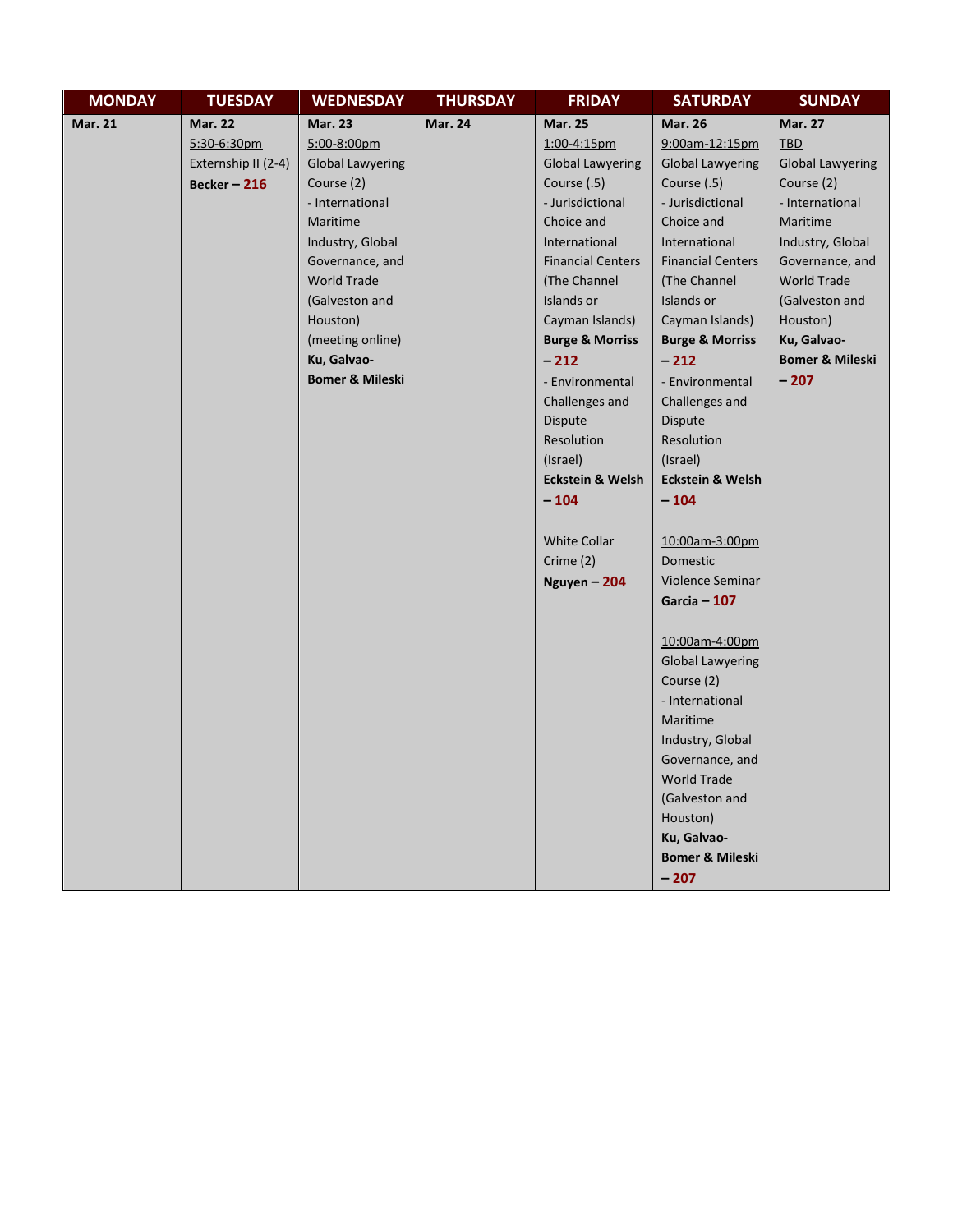| <b>MONDAY</b>              | <b>TUESDAY</b>     | <b>WEDNESDAY</b>   | <b>THURSDAY</b>    | <b>FRIDAY</b>              | <b>SATURDAY</b>  | <b>SUNDAY</b>  |
|----------------------------|--------------------|--------------------|--------------------|----------------------------|------------------|----------------|
| <b>Mar. 28</b>             | <b>Mar. 29</b>     | Mar. 30            | Mar. 31            | Apr. 1                     | Apr. 2           | Apr. 3         |
| <b>Optional Meeting</b>    |                    |                    |                    | 1:00-4:15pm                |                  |                |
| <b>Global Lawyering</b>    |                    |                    |                    | White Collar               |                  |                |
| Course (2)                 |                    |                    |                    | Crime (2)                  |                  |                |
| - International            |                    |                    |                    | Nguyen - 204               |                  |                |
| Maritime                   |                    |                    |                    |                            |                  |                |
| Industry, Global           |                    |                    |                    | 5:00-7:00pm                |                  |                |
| Governance, and            |                    |                    |                    | <b>Global Lawyering</b>    |                  |                |
| World Trade                |                    |                    |                    | Course (2)                 |                  |                |
| (Galveston and             |                    |                    |                    | - International            |                  |                |
| Houston)                   |                    |                    |                    | Maritime                   |                  |                |
| Ku, Galvao-                |                    |                    |                    | Industry, Global           |                  |                |
| <b>Bomer &amp; Mileski</b> |                    |                    |                    | Governance, and            |                  |                |
|                            |                    |                    |                    | World Trade                |                  |                |
|                            |                    |                    |                    | (Galveston and             |                  |                |
|                            |                    |                    |                    | Houston)                   |                  |                |
|                            |                    |                    |                    | (meeting online)           |                  |                |
|                            |                    |                    |                    | Ku, Galvao-                |                  |                |
|                            |                    |                    |                    | <b>Bomer &amp; Mileski</b> |                  |                |
| Apr. 4                     | Apr. 5             | Apr. 6             | Apr. 7             | Apr. 8                     | Apr. 9           | Apr. 10        |
|                            |                    |                    |                    | $1:00 - 4:15$ pm           | 10:00am-3:00pm   |                |
|                            |                    |                    |                    | White Collar               | Domestic         |                |
|                            |                    |                    |                    | Crime (2)                  | Violence Seminar |                |
|                            |                    |                    |                    | Nguyen - 204               | Garcia $-107$    |                |
|                            |                    |                    |                    |                            |                  |                |
|                            |                    |                    |                    | 7:00-8:00pm                |                  |                |
|                            |                    |                    |                    | <b>Global Lawyering</b>    |                  |                |
|                            |                    |                    |                    | Course (2)                 |                  |                |
|                            |                    |                    |                    | - International            |                  |                |
|                            |                    |                    |                    | Maritime                   |                  |                |
|                            |                    |                    |                    | Industry, Global           |                  |                |
|                            |                    |                    |                    | Governance, and            |                  |                |
|                            |                    |                    |                    | <b>World Trade</b>         |                  |                |
|                            |                    |                    |                    | (Galveston and             |                  |                |
|                            |                    |                    |                    | Houston)                   |                  |                |
|                            |                    |                    |                    | (meeting online)           |                  |                |
|                            |                    |                    |                    | Ku, Galvao-                |                  |                |
|                            |                    |                    |                    | <b>Bomer &amp; Mileski</b> |                  |                |
| Apr. 11                    | Apr. 12            | Apr. 13            | Apr. 14            | Apr. 15                    | Apr. 16          | Apr. 17        |
|                            |                    |                    |                    | <b>NO CLASSES</b>          |                  |                |
|                            |                    |                    |                    |                            |                  |                |
| Apr. 18                    | Apr. 19            | <b>Apr. 20</b>     | Apr. 21            | <b>Apr. 22</b>             | Apr. 23          | <b>Apr. 24</b> |
| <b>LAST DAY OF</b>         |                    |                    |                    |                            |                  |                |
| <b>CLASSES</b>             |                    |                    |                    |                            |                  |                |
| Apr. 25                    | Apr. 26            | Apr. 27            | <b>Apr. 28</b>     | Apr. 29                    | Apr. 30          | May 1          |
| <b>FINAL EXAMS</b>         | <b>FINAL EXAMS</b> | <b>FINAL EXAMS</b> | <b>FINAL EXAMS</b> | <b>FINAL EXAMS</b>         |                  |                |
|                            |                    |                    |                    |                            |                  |                |
| May 2                      | May 3              | May 4              | May 5              | May 6                      | May 7            | May 8          |
| <b>FINAL EXAMS</b>         | <b>FINAL EXAMS</b> | <b>FINAL EXAMS</b> | <b>FINAL EXAMS</b> |                            |                  |                |
|                            |                    |                    |                    |                            |                  |                |